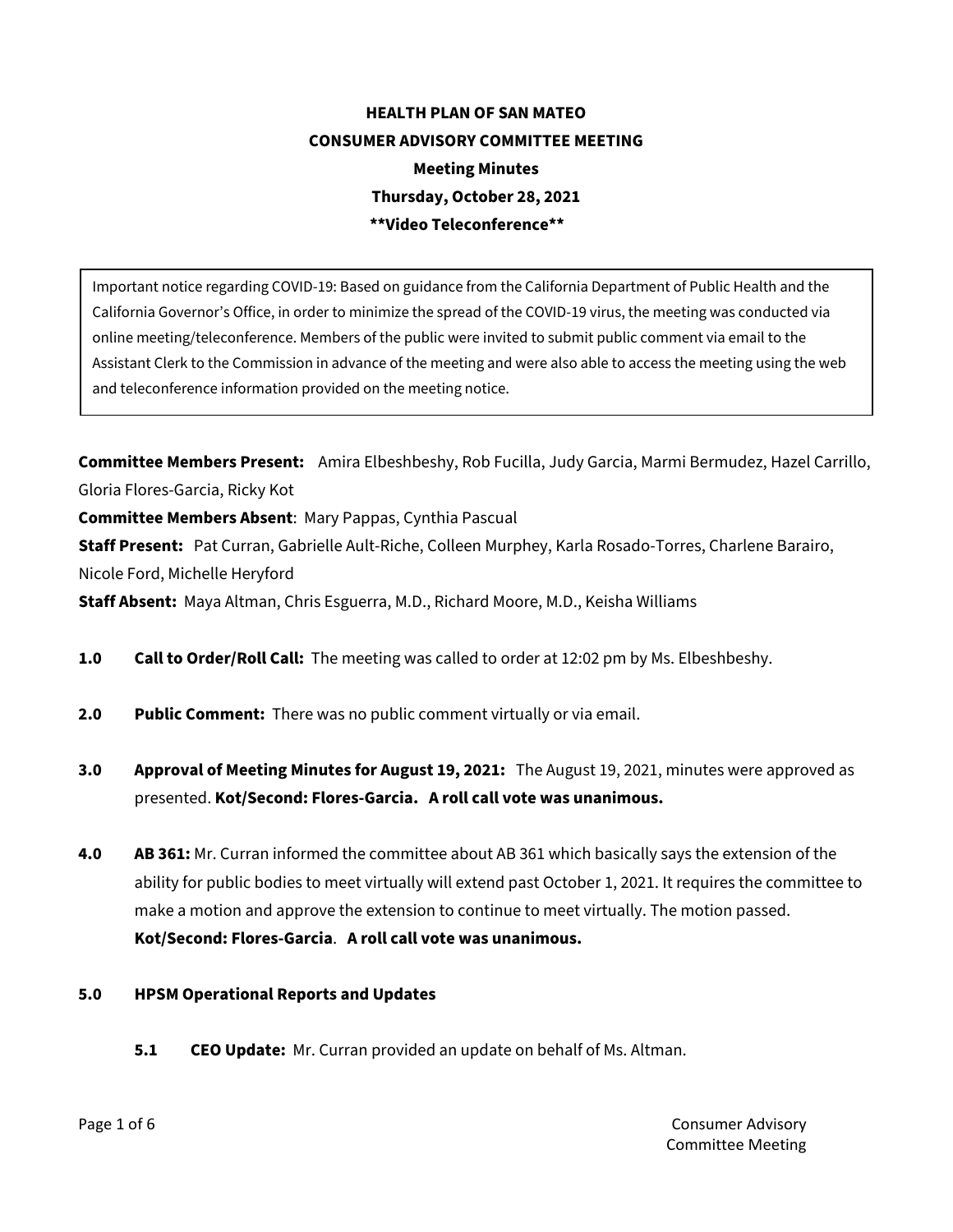- **5.1.1** He updated the group on the Pharmacy Carveout, in which HPSM members will be receiving their Medi-Cal (MC) pharmacy benefits through the State and their contractor Magellan. There continues to be transition work. Members will continue going to the pharmacies they see now. HPSM is concerned about the transition because of the volume of phone calls HPSM currently receives about prescription refills and the staffing Magellan will need to support these inquiries state-wide. Ms. Ault-Riche said that after the carveout complex issues will be forwarded to the pharmacy and CC teams, who will have access to a medical liaison at MedicalRX. Mr. Kot asked what would happen to the HPSM pharmacy team after January  $1<sup>st</sup>$ . Mr. Curran replied that since the carveout will only impact the Medi-Cal line of business (LOB), the pharmacy team will continue their current work for all other lines of business. They will also get more involved with some of the coordination aspects of medical pharmacy such as injectables. Ms. Valdez asked if the Human Services Agency can still refer clients to HPSM for pharmacy related issues. Ms. Ault-Riche said they will be expected to reach out to Magellan directly for any pharmacy related issues, as HPSM will only step in for escalated or complex issues.
- **5.1.2** Mr. Curran reminded the group about HPSM Dental, the dental program being implemented on January  $1<sup>st</sup>$ . This is a six-year pilot program. The short-term focus is on transition and continuity. If members are getting care now, they will continue to see their dentist whether that dentist is in the network or not. The goal is to try to remove barriers for the first three months or more. Over time they hope to increase access. Notification letters have been sent to members already and will be sent 90-, 60-, and 30 days before the January  $1<sup>st</sup>$  transition.
- **5.1.3** The committee discussed ways to provide outreach and assistance to members about the new programs before implementation. Mr. Curran noted that for the dental program, ideally members should contact their current dentist to see if they will be participating. There isn't much that members can do beforehand about the pharmacy carveout besides continuing to get their medications from their current pharmacist. Members will not need to change their pharmacy or get new ID cards. Consumer advocates have noted that they are seeing many questions from members about the forms being sent to them. Ms. Ault-Riche asked the group to please let her know when there are questions about materials disseminated. The feedback is helpful and will guide efforts to simplify notification letter and forms. The Marketing and Communications Department (MARCOM) has created a user-friendly booklet about the dental benefit that will include key information. It is slated to be released in December. Dental providers will be listed on the electronic directory effective January 2021.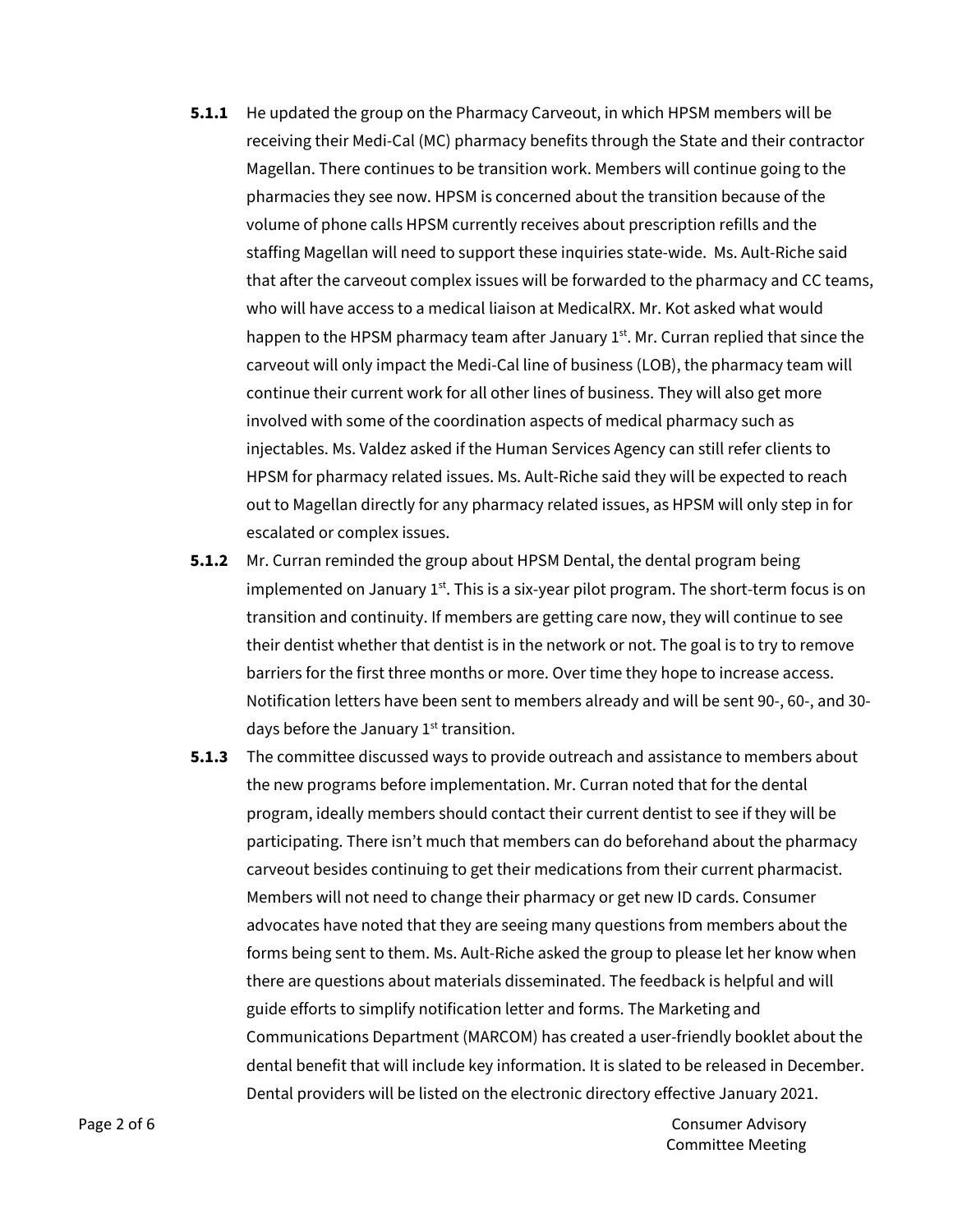- **5.1.4** Mr. Curran also noted that there have not been any significant changes from the State in terms of disenrolling people. This is a looming concern but there doesn't seem to be any coverage changes scheduled for January 1, 2021. He also spoke briefly about CalAIM, a multi-year initiative by DHCS to improve the quality of life and health outcomes of the Medi-Cal population by implementing broad delivery system, program, and payment reform. Mr. Curran noted that this will mean more in-depth care coordination.
- **5.1.5** He advised the group that this is a very busy time for regulatory work with audits and accreditation work going on behind the scenes at HPSM. He ended by reminding the committee about Ms. Altman's retirement at the end of the year.
- **5.2 CMO Update:** Chief Medical Officer, Chris Esguerra was not present, but he provided a written statement: "We at HPSM are busy with a lot of implementations for January 1, 2022. CalAIM integrates and acknowledges addressing social needs of members with high level of need. Our dental integration starts 1/1/2022, marking local, integrated coverage of dental benefits for Medi-Cal. Unfortunately, pharmacy will be carved out to the state starting 1/1/2022."
- **5.3 Provider Services:** Ms. Murphey provided an update on several key changes related to the provider network and to vaccination rates.
	- **5.3.1** She went over HPSM's vaccine efforts. Overall, vaccine rates in San Mateo County are very high, though the rate of members vaccinated lags by about 20 points. HPSM has recently launched a vaccine incentive program for Primary Care Providers (PCPs) with funding provided by the State. There are several reasons member vaccine rates are lower such as vaccine hesitancy, language, transportation, and information barriers. They are working with Legal Aid and Wider Circle as well as individual providers to act as trusted messengers to build vaccine confidence with members. They will provide dedicated funding to all participating PCPs. Many of the large clinics are vaccinators already, but a lot of the solo practitioners are not registered yet. It's an involved and expensive process, so HPSM is providing some funding to help with that. There are dollars that PCPs can receive for getting members vaccinated and the funding is flexible and can be used in whatever way they feel is most effective. Ms. Murphey offered to share some resources with the group.
	- **5.3.2** She also spoke about HPSM's network of PCPs. A growing number of PCP's have retired or are nearing retirement, which is a big area of focus. Provider Services are working on trying to expand capacity with some of the larger providers and are in active conversations now about adding a new primary care location to an existing provider who will be able to handle about 100 more members.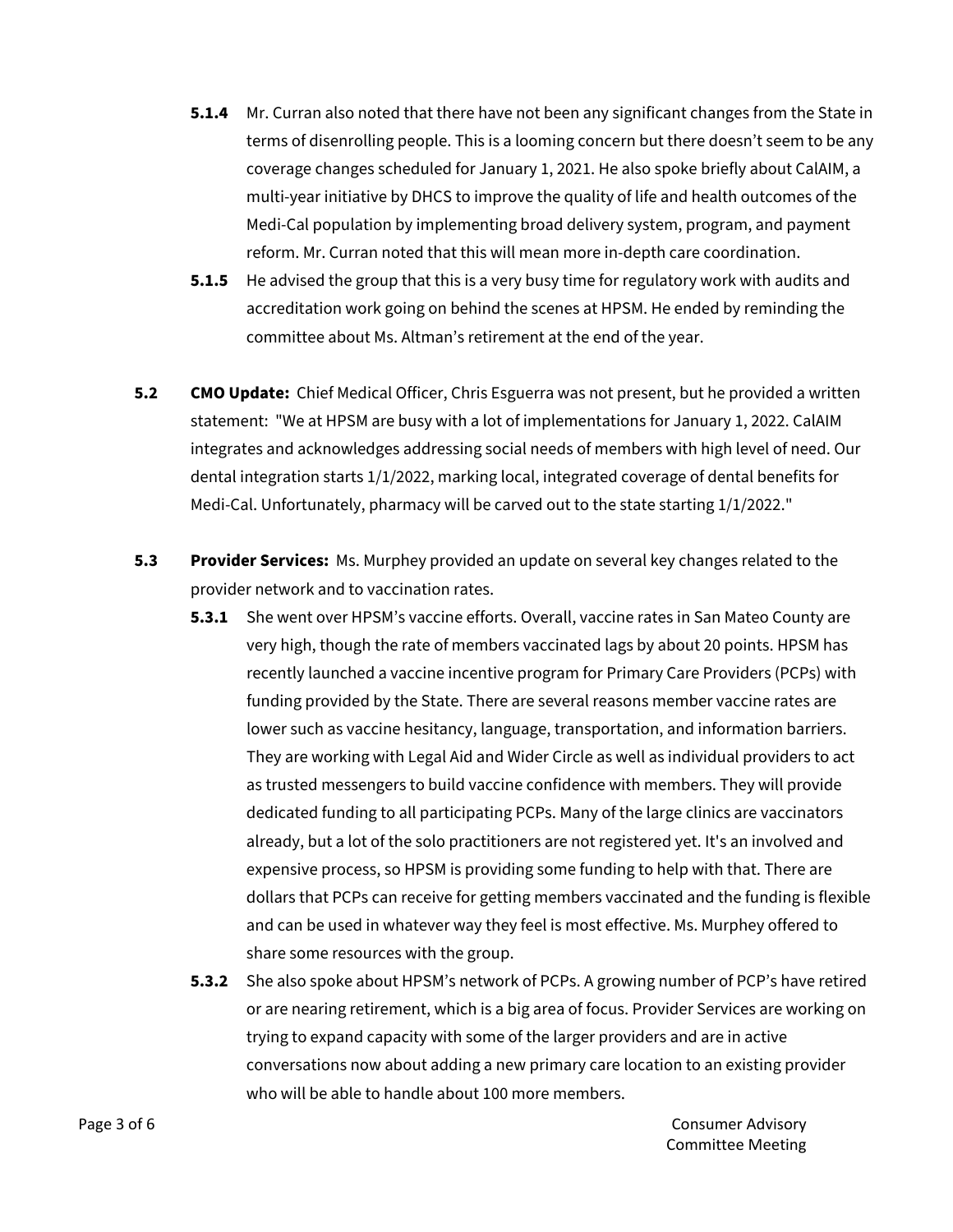- **5.3.3** Ms. Murphey informed the group about the transition of the Home Advantage benefit which is focused on members that have five or more chronic conditions. They hoped to expand the program. A Request for Proposal (RFP) was done, and Landmark, the current provider, was asked to participate in that along with other providers. The decision was made to contract with a new provider called Upward Health. They will begin transitioning in March of 2021.
- **5.4 Grievance and Appeals:** Ms. Ault-Riche reviewed the Grievance & Appeals (G&A) report.
	- **5.4.1** The Medi-Cal Rate of Complaints for Q3 is within the goal; CA was slightly over the goal as was Healthworx (HW). HW numbers are small which makes any change look significant.
	- **5.4.2** Timeliness goals were met for all G&A categories.
	- **5.4.3** There were significant changes in the number of 24-hour resolutions. These are calls in which members express dissatisfaction, but the Call Center is able to find a solution during the call or within one business day. Resolutions related to medical services decreased in Q3 but those related to prescription drugs doubled. The decrease on the medical side appears to be related to increased access to transportation. When medical offices opened after the height of the pandemic, the demand for rides significantly increased. At the same time there was a nationwide shortage of Uber drivers, who are one of the main transportation suppliers for the benefit, which lead to delays in members receiving rides and a higher volume of 24-hour resolution calls. HPSM has been working closely with their transportation vendor to address this issue. The decrease in calls indicates improvement in transportation timeliness. 24-hour resolutions related to pharmacy issues, however, increased as did claims rejections by the pharmacy team. This could be related to the fact that before the public health emergency members needed to use 75% of their medication supply before getting more. This restriction was loosened to 50% at the beginning of the pandemic to ensure members had sufficient medication supplies. HPSM recently reverted to the 75% threshold, which may have led to the increase in pharmacy-related calls.
	- **5.4.4** The overturn rate on prescription drug appeals decreased and is now at 49%, whereas previously 69% of pharmacy appeals were getting overturned. The Pharmacy Services team is investigating this change more closely to see if they can identify trends.
	- **5.4.5** There were no complaints filed with the Complaints Tracking Module (CTM), which are complaints that members file directly with CMS.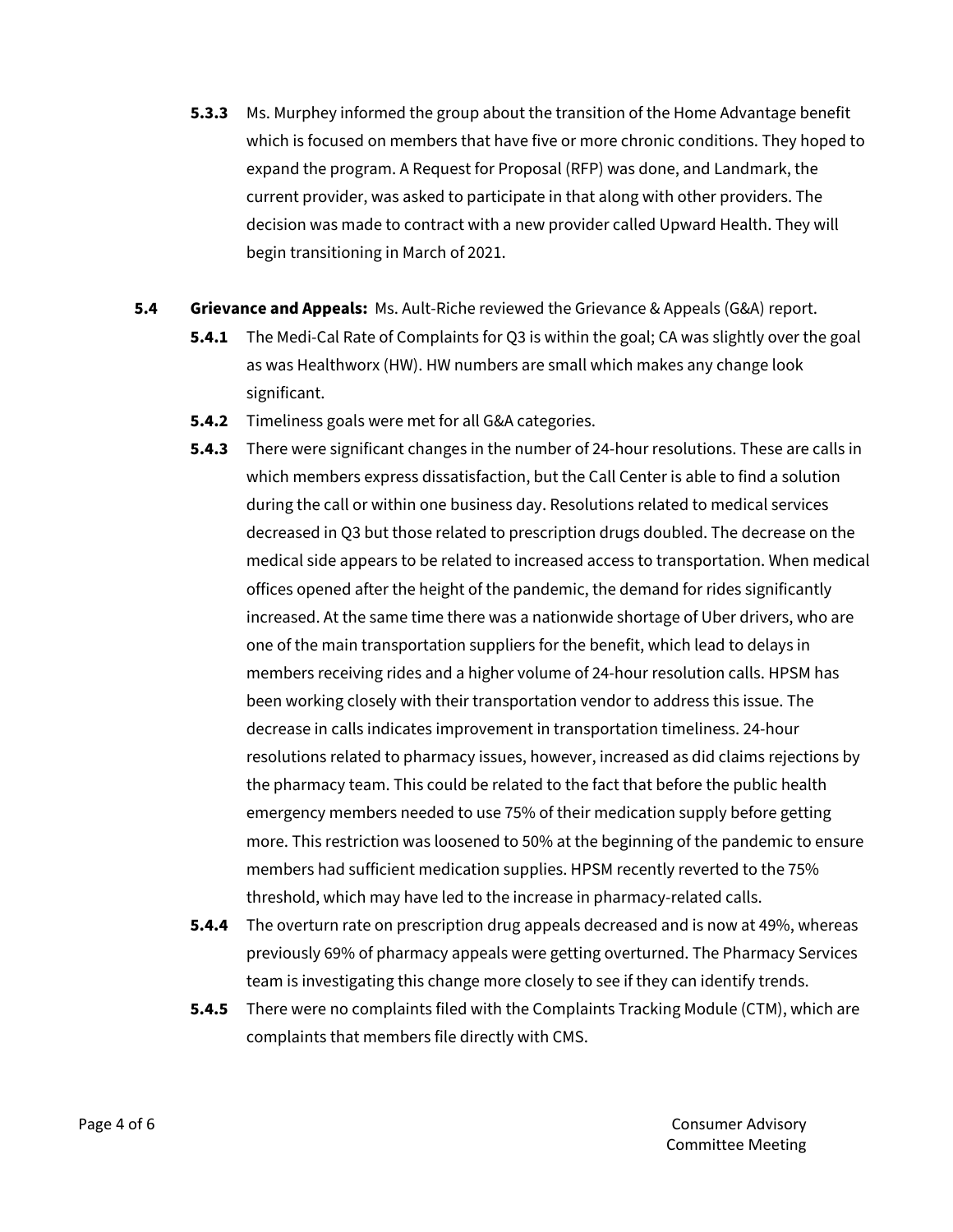- **5.4.6** Medi-Cal grievance and appeals rates are stable. The percentage of quality-of-care grievances increased, which has been referred to HPSM's Medical Directors and Quality team to review for trends.
- **5.4.7** Kaiser grievances doubled from Q1 to Q2 and again from Q2 to Q3. HPSM has asked Kaiser to do a root cause analysis to identify the sources of this increase. The majority of Kaiser grievances are about case management or care coordination. There was a question from the committee about how HPSM handles Kaiser G&A. Ms. Ault-Riche confirmed that HPSM only provides oversight of Kaiser and does not work grievances or appeals directly for Kaiser-assigned members.
- **5.4.8** Ms. Ault-Riche reviewed the number of PCP changes away from clinics and solo practitioners, which included 100 members asking to change their PCP in Q3 2021.
- **5.5 Member Services:** Ms. Ault-Riche reviewed the Medi-Cal portion of the Enrollment and Call Center report, and Ms. Barairo reviewed the CareAdvantage section of this report.
	- 5.5.1 Enrollment continues to trend up because of the hold on dis-enrollments. There are fewer new Medi-Cal enrollments this year than there were at the same time in 2020, which is likely an indication that they are reaching saturation of people who qualify for Medi-Cal in San Mateo County. The ACE line of business has a similar trajectory.
	- 5.5.2 Calls to Member Services were up for much of the year but have since stabilized. Member Services anticipates seeing the call volume increase again as the transitions related to HPSM Dental, CalAIM, and the Pharmacy Carveout approach. Member Services is in the process of hiring additional call center staff and have recently hired a Call Center Supervisor.
	- 5.5.3 Call center answering goals were met for August and September. Call abandonment rates are very low at 1-1/2%. Representatives in the call center have three of their calls selected per month and reviewed for call quality; for Q3, 95% of the calls that were reviewed met the quality standards. There were five calls that did not meet the standards, and those representatives received one on one coaching. Member Services has also started refresher trainings at staff meetings in which they review scenarios and different opportunities to help the call center reps stay current.
	- 5.5.4 Goals for the timeliness and quality of email response were met at 100%.
	- 5.5.5 Ms. Barairo reviewed the CareAdvantage portion of the report. In Q3 CareAdvantage enrolled a total of 255 members; 185 were new members and 70 were re-enrolled. There were also 245 dis-enrollments. The top three reasons for dis-enrollment are moving out of the area, enrolling in a new plan, and passing away. HPSM leadership is evaluating how to remain competitive in the market, as other Medicare Advantage plans are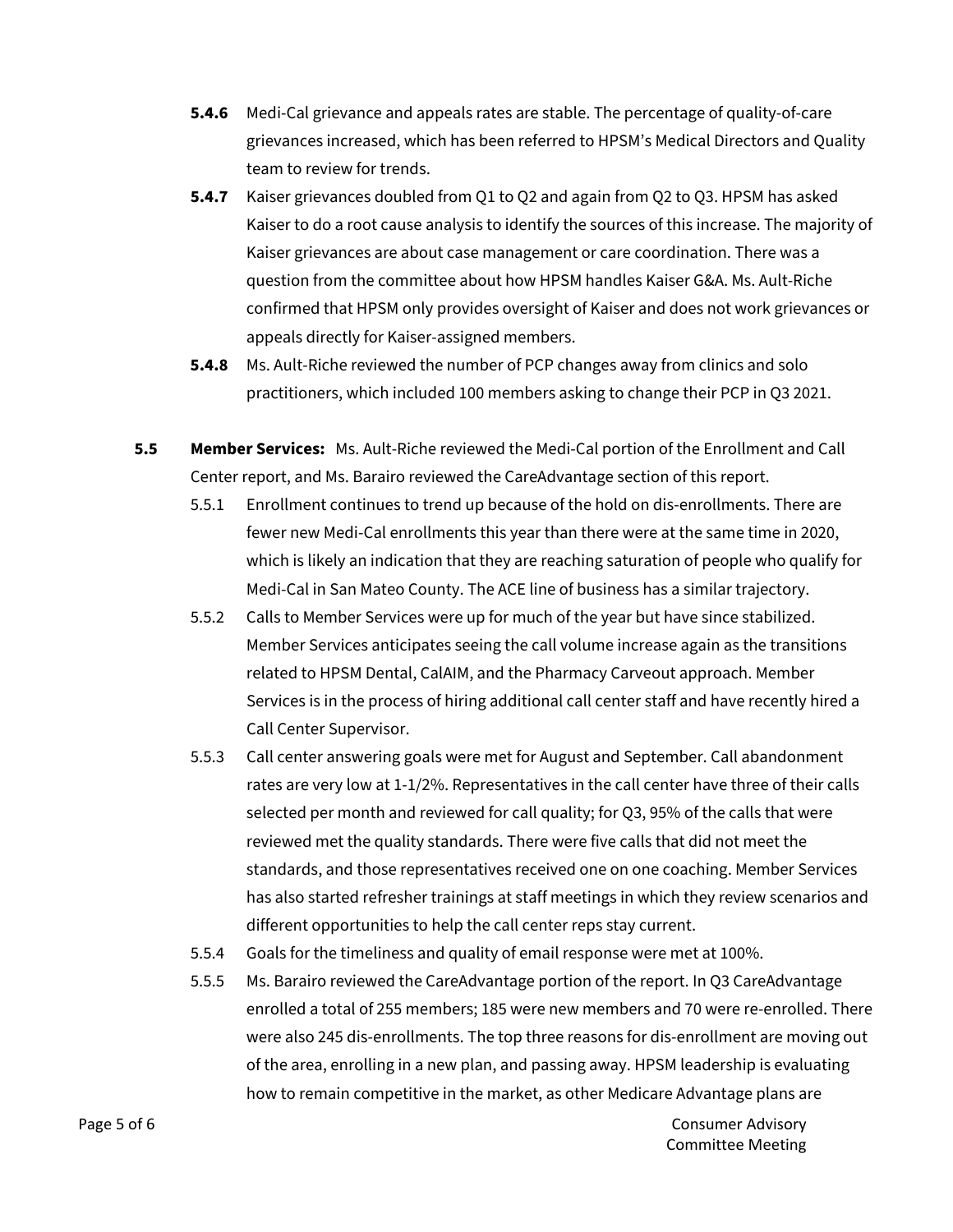emerging in San Mateo County. The hope is that going forward, signing on with other health plans is not one of the top three reasons for leaving the plan.

- 5.5.6 The CareAdvantage team is working with San Mateo County HICAP to get HPSM members qualified and enrolled in the Qualified Medicare Beneficiary program (QMB). In January they mailed letters to 901 members. Some members qualified for free Medicare without using QMB. They now have 139 members getting free Medicare Part A through QMB and 50 of those are newly enrolled in CareAdvantage.
- 5.5.7 The CareAdvantage Call Center received 5,650 calls in Q3 and answered 93% of those. In Q3, they answered 86% of calls in 30 seconds, which is low compared to previous quarters but still meets the regulatory goal of 80%. The decrease in answer time is the result of CareAdvantage Navigators answering phones without the assistance of the Enrollment/Disenrollment team as they adjust workflows. The abandonment rate was at 2% and 97% of monitored calls in Q3 met the quality standards. These are both within goal.
- 5.5.8 The CareAdvantage Unit also hired a new CA Navigator in May. There are no proposed actions at this moment as all medical and DHCS requirements were met.
- **6.0 New Business: Proposed 2022 Meeting Dates:** Ms. Ault-Riche reviewed the proposed meeting dates for 2022. Meetings will continue to be quarterly on the third Thursday of the month. The proposed dates for 2022 are January 20, April 21, July 21, and October 20. The meeting dates were approved as presented. **Flores-Garcia/Second: Bermudez. A roll call vote was unanimous.**
- **7.0 Adjournment:** The meeting was adjourned at 1:17 by Ms. Elbeshbeshy.

Respectfully submitted:

*M. Heryford*

M. Heryford Assistant Clerk to the Commission